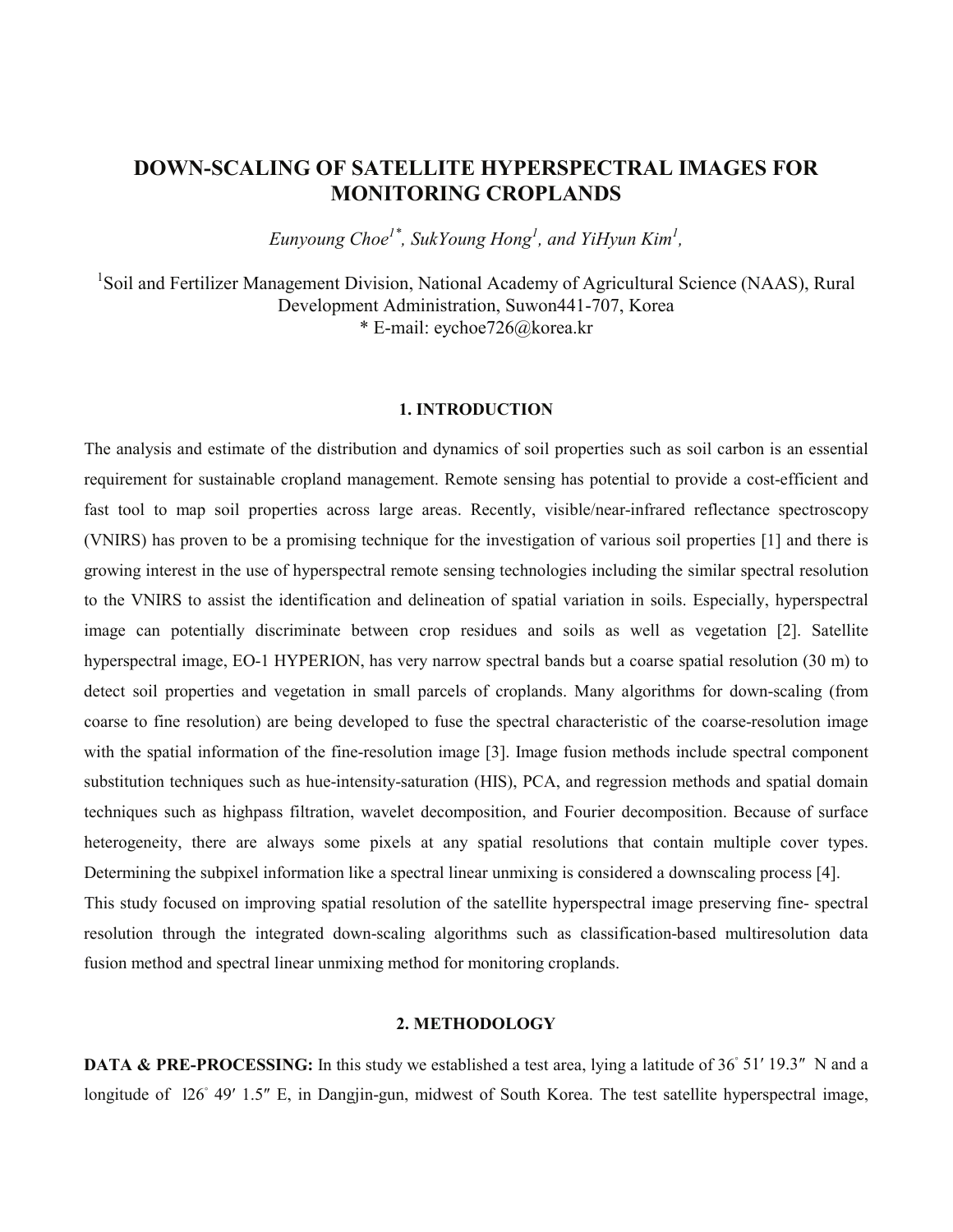Hyperion, were acquired by the EO-1 satellite on 12 November 2009 (Fig. 1(a)). Hyperion image were used with level 1Gst which is terrain corrected and provided in 16-bit radiance values. QuickBird image were used for a fine-resolution dataset (Fig. 1(b). The speciation of each sensor was described in Table 1. Hyperion image was atmospherically corrected to create reflectance data using FLAASH which is MODTRAN4-based atmospheric correction software package (in ENVI, ITT co., USA). Geocoding was implemented between Hyperion and QuickBird image before the classification steps.

| Speciations        | Hyperion         | QuickBird       |                 |
|--------------------|------------------|-----------------|-----------------|
| Imaging mode       | Hyperspectral    | Multispectral   | Panchromatic    |
| Spatial resolution | 30 <sub>m</sub>  | $2.44 - 2.88$ m | $0.61 - 0.72$ m |
| Swatch width       | 7.7 km           | 16.5 km         | 16.5 km         |
| Channel            | 242 (356-2577nm) | R/G/B/Nir       | $1(450-900 nm)$ |

Table 1. Speciation of satellite image sensors used in this study.



Fig. 1. Color composite of test images, Hyperion (RGB 46/32/21) (a) and QuickBird (RGB 4/3/2).

# **DOWN-SCALING ALGORITHMS**

**Classification-based multiresolution data fusion step:** Fine-resolution imagery by QuickBird was classified into a finite number of classes through object-based image segmentation and Fuzzy theory. This classification creates image objects defined as individual area with shape and spectral homogeneity [4], which one could recognize as segments or patches in the landscape literature. Then each class spectra were determined. Within a coarse-resolution pixel, there are many different classes

**Spectral linear unmixing step**: The linear unmixing model assumes that surface signals of all components that are called endmembers to estimate their reflectance and fractional abundances from a group of pixels at multiple